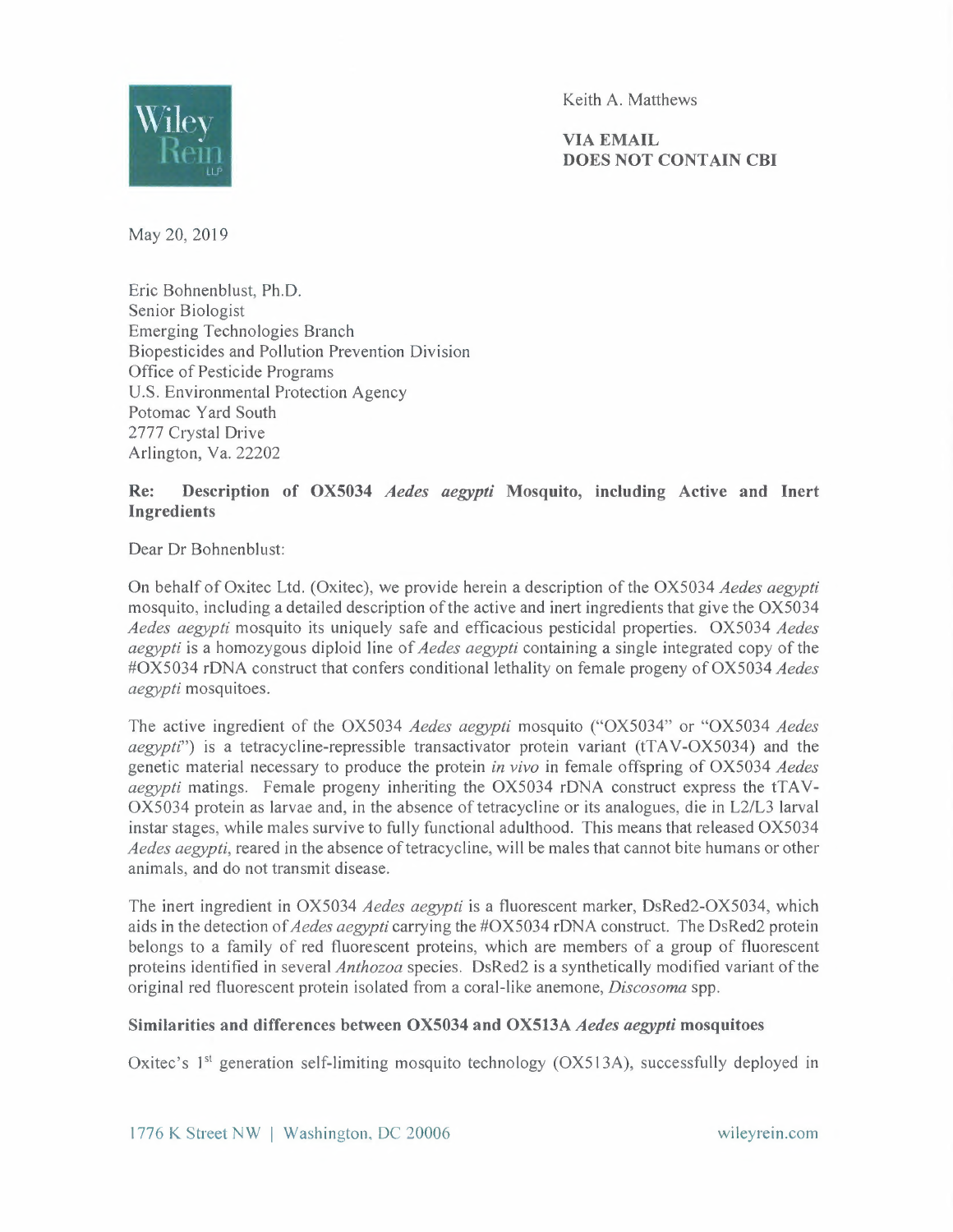Letter to Eric Bohnenblust May 20,2019 Page 2

multiple locations including in Brazil, the Cayman Islands and Panama, has been succeeded by the new 2<sup>nd</sup> generation self-limiting mosquito, OX5034. The OX5034 mosquito carries many of the key features of OX513A that made it a safe, effective control method for reducing *Aedes aegypti*  mosquito populations. These include effective mosquito control, non-toxic and non-allergenic active and inert ingredients, a lack of direct effects on non-targeted species, and no long-term effects or chemical residues in the environment. OX5034 also has several additional features, including genetic sex-separation, which enables more cost-effective production and release of only male mosquitoes, and a brighter fluorescent marker, which enables field monitoring in all life stages of the mosquito. The key similarities and differences between OX513A and OX5034 are highlighted in the table below.

| <b>Technology Characteristics</b>                                         | 1 <sup>st</sup> Generation<br>(OX513A)            | 2 <sup>nd</sup> Generation<br>(OX5034)              |
|---------------------------------------------------------------------------|---------------------------------------------------|-----------------------------------------------------|
| Effective mosquito control in field<br>trials, with built-in biosafety    | Yes; demonstrated in<br>Brazil, Cayman,<br>Panama | Yes; demonstrated in<br><b>Brazil</b>               |
| No direct effect on non-targeted species                                  | Yes                                               | Yes                                                 |
| Non-toxic, non-allergenic active and<br>inert ingredients                 | Yes (tTAV and<br>DsRed2)                          | Yes (tTAV-OX5034 and<br>DsRed2-OX5034) <sup>1</sup> |
| No long-term effects on the<br>environment; no chemical residues          | Yes                                               | Yes                                                 |
| Tetracycline used for rearing male<br>mosquitoes for release              | Yes                                               | No                                                  |
| Genetic sex-separation; reduced costs<br>and complexity                   | No; manual separation<br>to $>99.8\%$ males       | Yes; genetic separation<br>to 100% males            |
| Advanced fluorescent marker; visible in<br>all post-egg life-stages       | No; only visible in<br>larvae                     | Yes; in larvae, pupae<br>and adults                 |
| Multi-generational pest suppression;<br>expected improvements in efficacy | Only one generation                               | Yes, multiple but limited<br>number of generations  |

<sup>&</sup>lt;sup>1</sup> The DNA sequence of tTAV-OX5034 contains additional features (relative to OX513A) that enable its expression only in female mosquitoes, but the protein sequence is the same (99.4 % identity). The DNA sequence of DsRed2- OX5034 contains additional features that enable brighter expression in all mosquito life stages, but the fluorescent protein domain is the same as in OX513A (98.6% identity). All have the same non-toxic and non-allergenic safety profile.